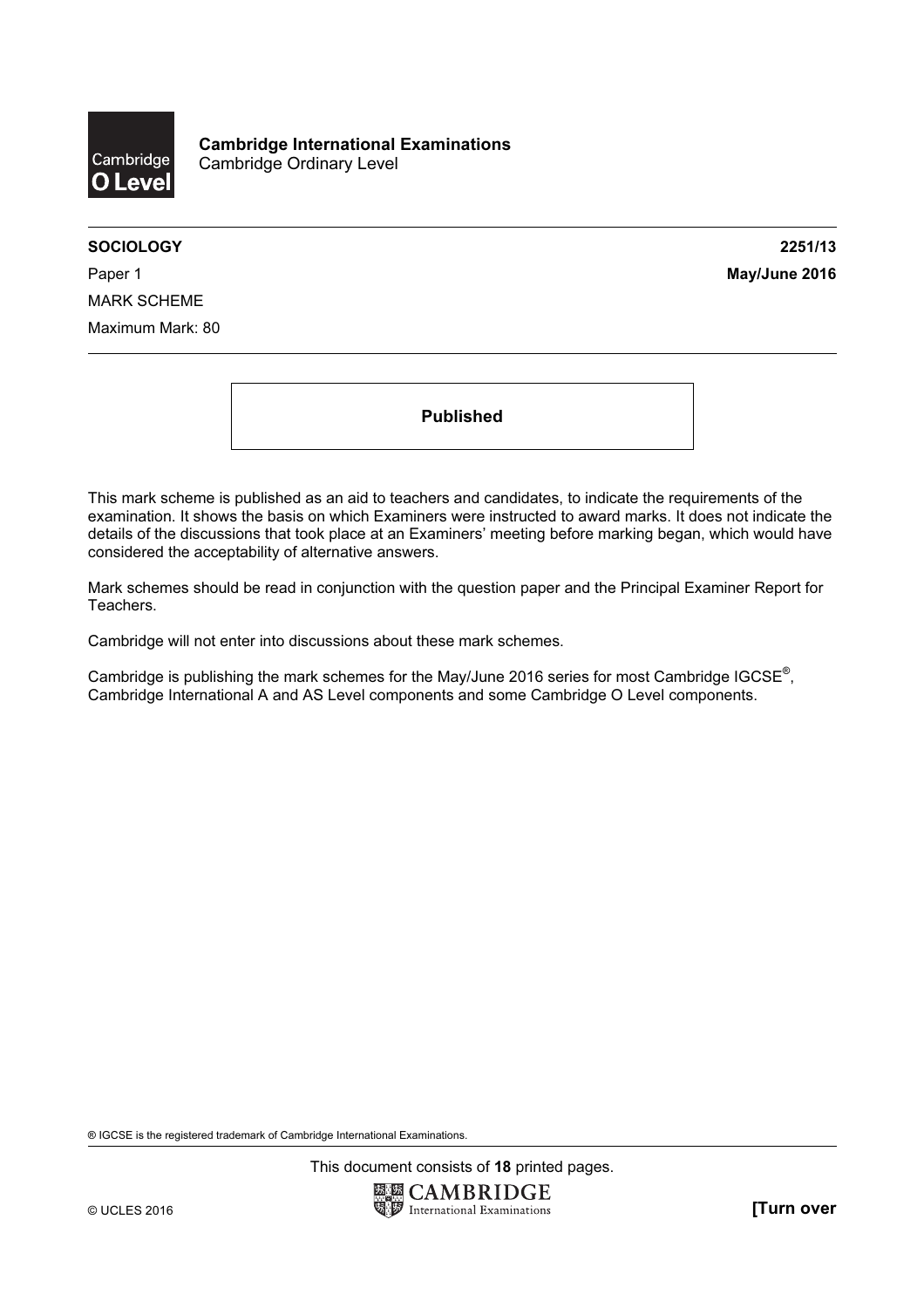| Page 2 | <b>Mark Scheme</b>                | Syllabus | Paper |
|--------|-----------------------------------|----------|-------|
|        | Cambridge O Level - May/June 2016 | 2251     |       |

# Section A: Theory and methods

# 1 Source A

In 1937 Bill Whyte began a three and a half year study into an Italian-American gang in Boston, USA. This classic study, called 'Street Corner Society', was based on participant observation. One of the difficulties Bill Whyte faced was gaining entry into the group. He was helped by the gang leader Doc.

Doc later told Bill Whyte:

'Now when I do something I have to think what Bill Whyte would want to know about it and how I can explain it. Before, I used to do things by instinct.'

Bill Whyte later admitted that he had become so involved with the gang that he had become a non-observant participant rather than a non-participant observer.

## (a) Identify two reasons why researchers might have difficulties gaining entry to groups like gangs. [2]

- Access to the group may be limited because the group do not trust the researcher
- Ethical issues like whether to report or ignore criminal activity
- They are involved in illegal activities and are therefore secretive
- Groups are closed in nature and naturally suspicious of outsiders
- Facing danger
- Having to go through initiation ceremonies, e.g. committing a crime
- Any other reasonable response.

One mark for each correct reason identified (up to a maximum of two).

## (b) Identify two methods that might be used to research gangs, apart from observation. [2]

Any two from:

- Non-participant observation
- Interview any type
- Secondary data like crime statistics
- Questionnaires/social surveys
- Longitudinal studies
- Any other reasonable response.

Note: Other reasonable response if appropriate to the research topic.

One mark for each correct reason identified (up to a maximum of two).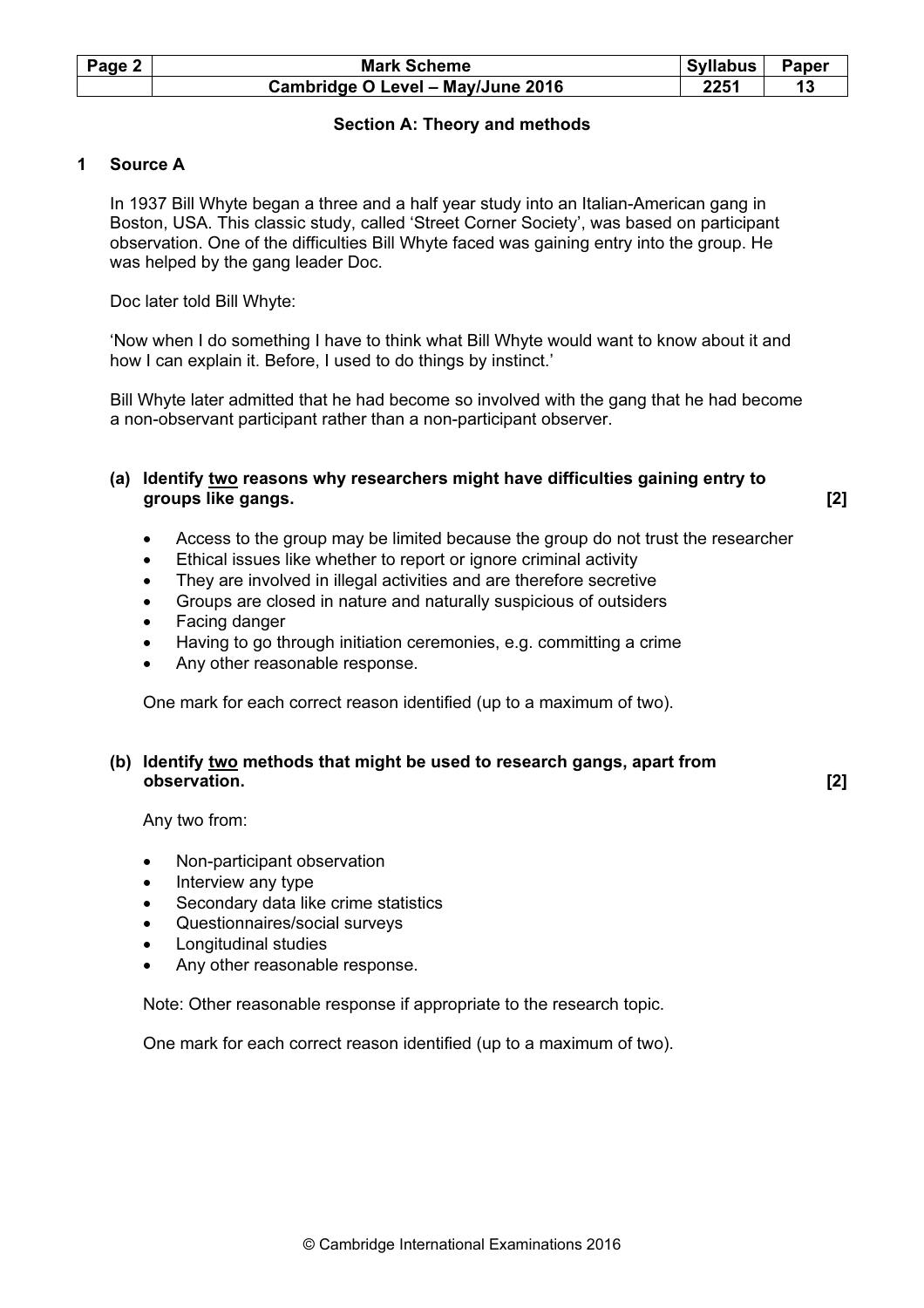| Page $3$ | <b>Mark Scheme</b>                | <b>Syllabus</b> | Paper |
|----------|-----------------------------------|-----------------|-------|
|          | Cambridge O Level - May/June 2016 | 2251            |       |

#### (c) Using information from Source A, describe two ways in which the observer might influence the behaviour of those being observed. [4]

Candidates need to recognise that there is a clear indication of the subjects and the researcher's behaviour changing as a result of the participant observation described.

Possible answers:

- Might change their way of thinking, e.g. 'Now when I do something I have to think what Bill Whyte would want to know'
- Researcher going 'native', e.g. 'become a non-observant participant rather than a non-participant observer'
- 'Hawthorne effect', e.g. 'Now when I do something I have to think what Bill Whyte would want to know'
- Might change or adapt their behaviour, e.g. 'Before, I used to do things by instinct.'
- Any other reasonable response.

## Band 0

No creditworthy response.

# Band 1 (1–2)

Answers at the bottom of the band will offer one reason without reference to Source A. Alternatively; answers may be vague or general with little sociological knowledge. Answers at the top end of the mark band may offer two reasons but without reference to Source A.

# Band 2 (3–4)

To reach this band candidates **must** make reference to Source A, e.g. in Source A it says 'Before, I used to do things by instinct.' This can be implicit at the lower end of the band. This clearly shows that the observer had influenced the behaviour of the person being observed who admits to adapting their behaviour. To reach the top of the band candidates will give two reasons with development and reference to the Source A.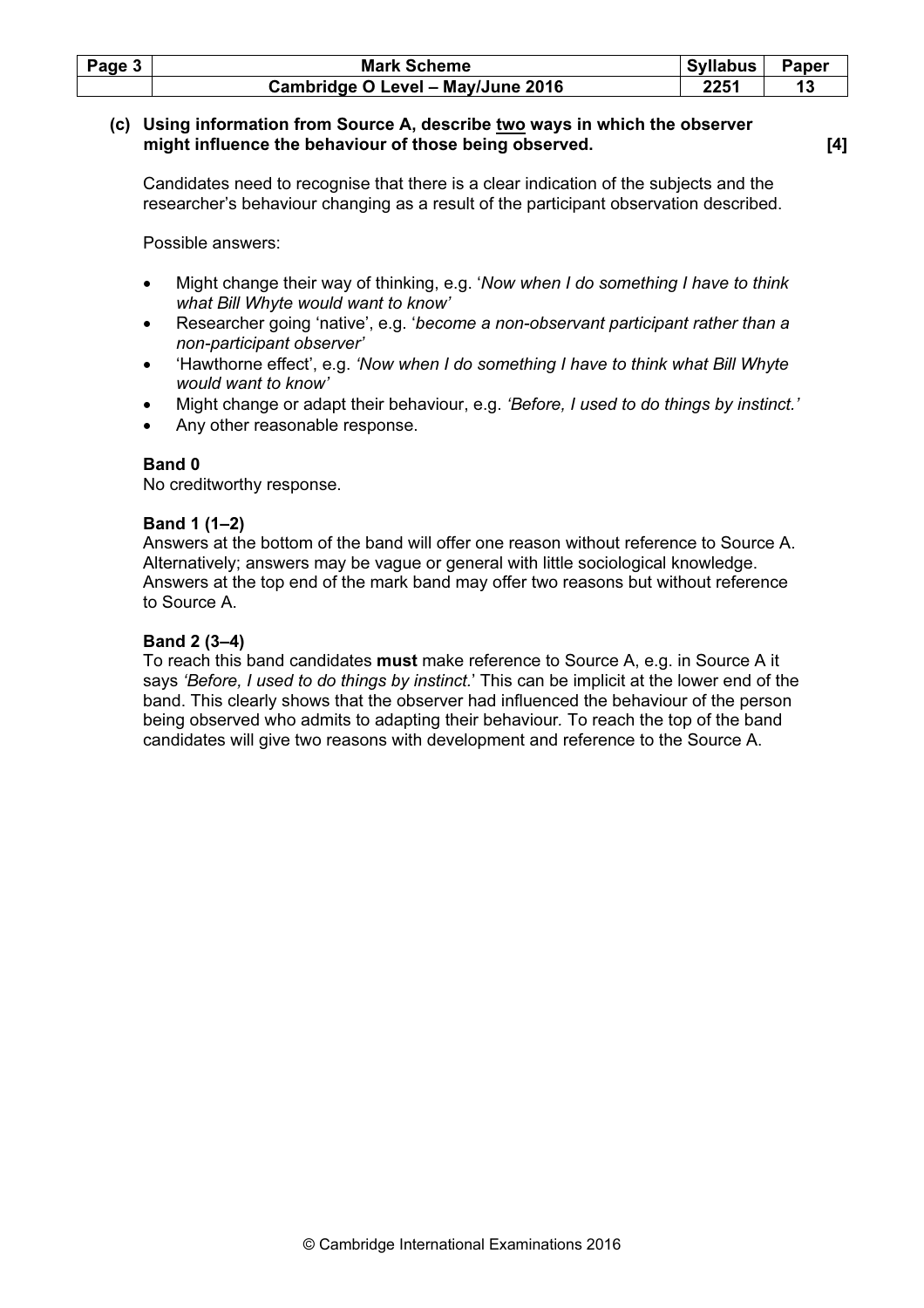| Page 4 | <b>Mark Scheme</b>                | <b>Syllabus</b> | Paper |
|--------|-----------------------------------|-----------------|-------|
|        | Cambridge O Level - May/June 2016 |                 |       |

# (d) Describe two strengths of using non-participant observation in sociological research. [4]

Candidates will be expected to describe any of the following:

Note: Allow answers which refer to overt and covert observation

- Opportunity to record thoughts
- Non-participant is thought to be more objective
- Allows researcher to study groups who would be unwilling to allow them to participate in their activities
- Safer if researching dangerous groups
- Allows the researcher to keep records more accurately
- Helps the researcher avoid going 'native'
- Less impact on the behaviour of the group
- Any other reasonable response.

One mark for each strength correctly identified (up to a maximum of two).

One mark for each point that is developed (up to a maximum of two).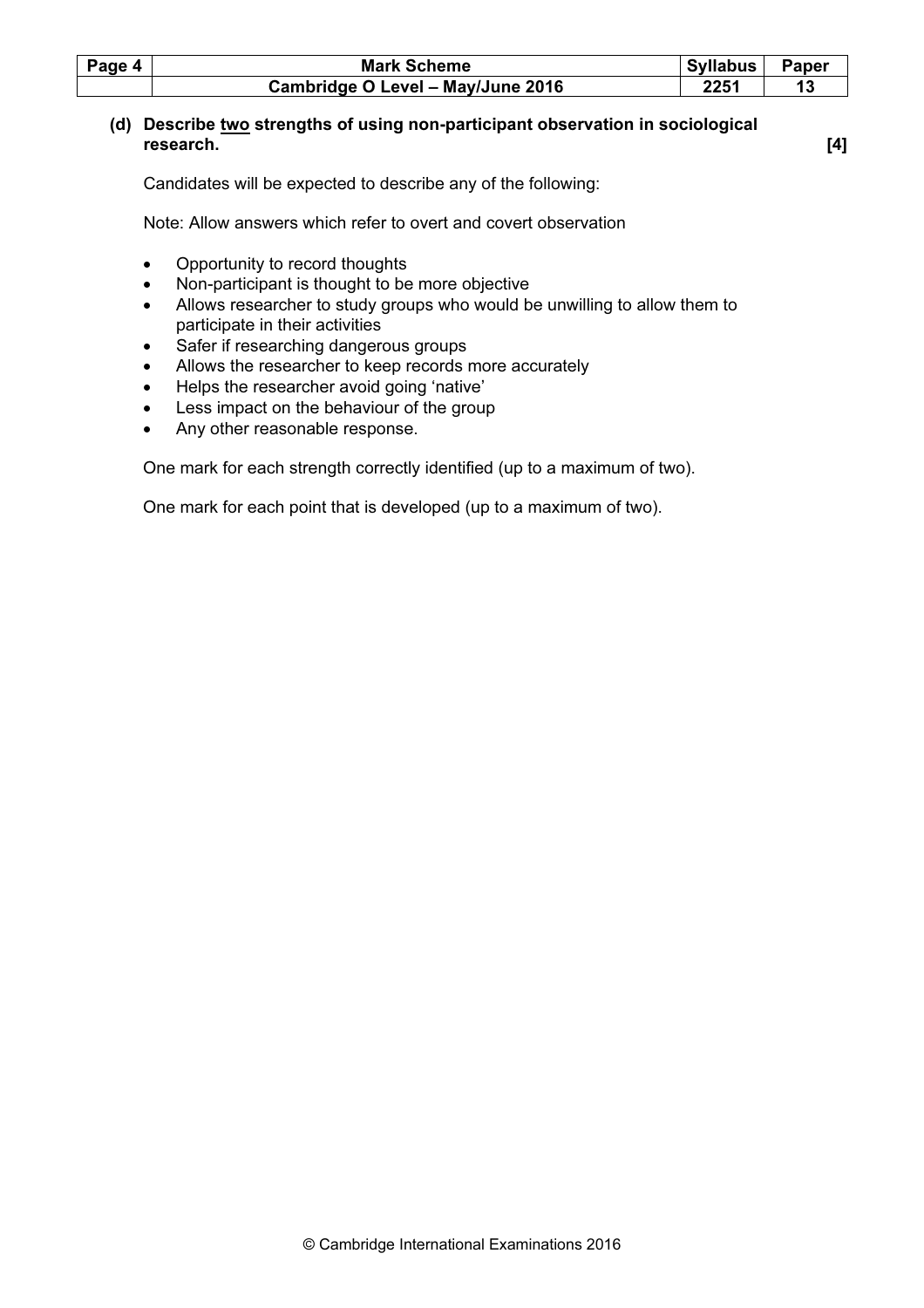| Page 5 | <b>Mark Scheme</b>                | <b>Syllabus</b> | Paper |
|--------|-----------------------------------|-----------------|-------|
|        | Cambridge O Level - May/June 2016 | 2251            |       |

# (e) Describe two strengths and two limitations of unstructured interviews. [8]

Strengths:

- Higher validity because people have more opportunity to explain themselves
- Interviewer does not have to keep to the interview schedule so new ideas may emerge which allow the researcher to discover things they wouldn't have thought of
- It is more like a conversation so may allow the respondent to be more at ease and more open with the interviewer
- Takes less time than some other methods, e.g. structured interview
- Any other reasonable response.

## Limitations:

- Can be time consuming and expensive as they may take long periods of time to interview people
- Interviewer effect is more likely to occur
- Reliability is low
- Can be too expensive to cover large groups of people because trained interviewers are required
- Difficult to generalise from findings
- Interviewer may lead the interviewee
- Interviewer may lose objectivity
- Any other reasonable response.

One mark for each strength correctly identified (up to a maximum of two) and one mark for description of each strength (up to a maximum of two).

One mark for each limitation correctly identified (up to a maximum of two) and one mark for description of each limitation (up to a maximum of two).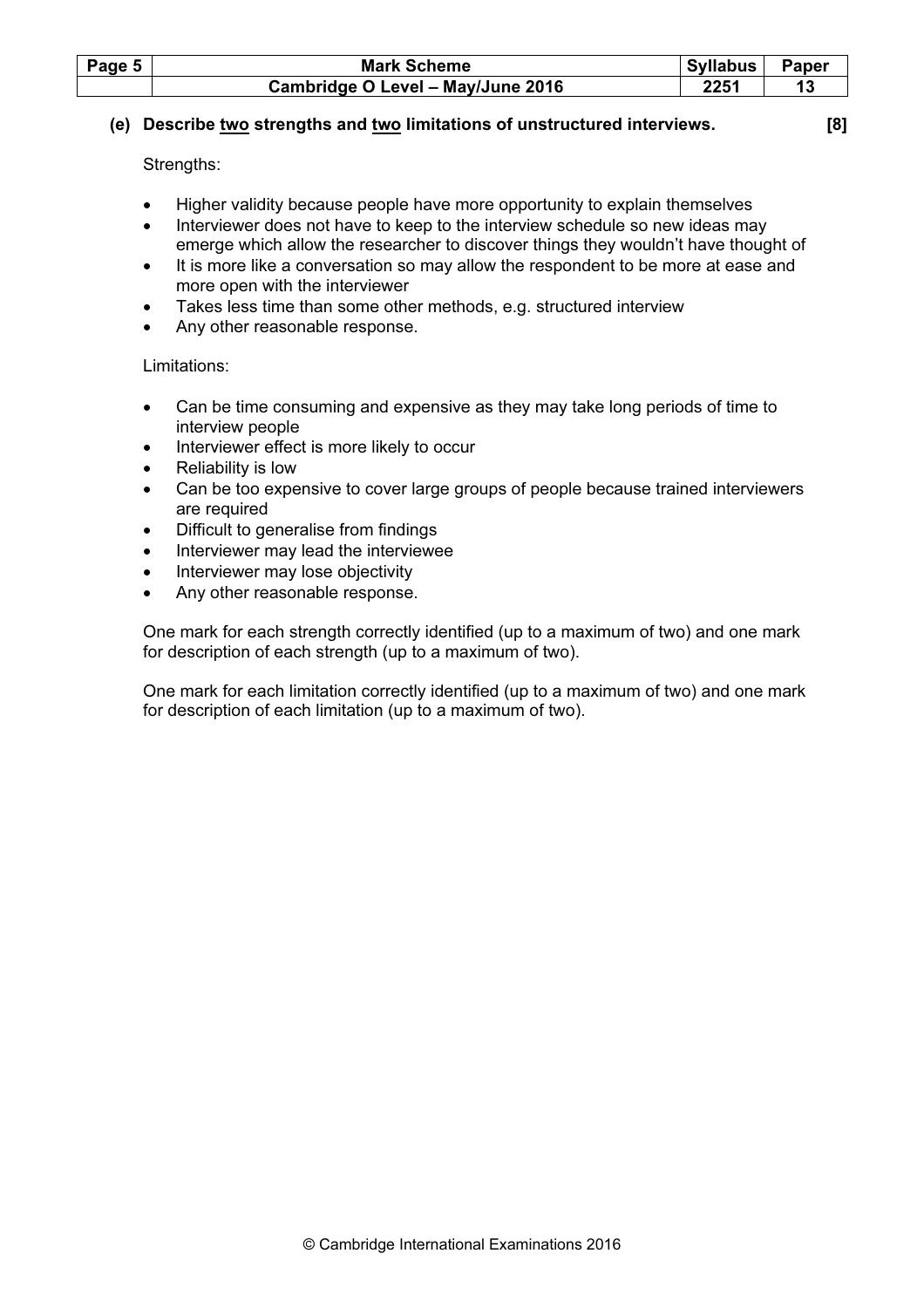| Page 6 | <b>Mark Scheme</b>                | Syllabus | <b>Paper</b> |
|--------|-----------------------------------|----------|--------------|
|        | Cambridge O Level - May/June 2016 | 2251     |              |

# (f) Explain why the results of participant observation studies may be unreliable. [10]

Note: Reliability-whether another researcher, if repeating the research using the same method on the same or a similar group, would achieve the same results.

Candidates need to show an awareness of the fact that these types of research are virtually impossible to replicate and check.

Candidates may talk about the following limitations but this must be in the context of reliability not validity:

- Unique nature of each social group would be impossible to replicate
- Too many social variables to reproduce
- Too many environmental variables to reproduce
- Membership of the group may change and couldn't be reassembled
- Each social interaction is unique
- Researchers replicating the original research may have different values, outlooks and personalities which impact on their observations, e.g. Oscar Lewis' (1951) repeat of Robert Redfields' (1930) observation study of the village of Tepoztlan in Mexico
- Any other reasonable response.

# Band 0

No creditworthy response.

# Band 1 (1–3)

Answers at this level are likely to show limited understanding and be based on common sense or demonstrate little in the way of clear sociological knowledge or terminology, e.g. participant observation can be unreliable because you can't check the results. At the top of the band candidates may begin to use some appropriate knowledge or terminology. Candidates may only give one reason.

# Band 2 (4–7)

At the bottom of the band, candidates demonstrate basic understanding of the issue and begin to use some appropriate knowledge and terminology. Supporting explanation may be weak or over simplistic. At the top of the band, candidates use appropriate knowledge and terminology but may not fully focus on the question. Candidates are likely to offer more than one reason, e.g. if sociologist attempt to replicate the research it would be virtually impossible for them to reproduce all the different variables.

# Band 3 (8–10)

The candidates' answer is fully focused on the question, e.g. if sociologist attempt to check the reliability of this research they will face a number of problems, many of the variables like the membership of the group may have changed making it virtually impossible to check the research. There is evidence of good use of sociological terms and candidates may make clear reference to whether it is even desirable to attempt to check the reliability that it is validity that is the key here. At the top of the band, candidates should offer a range of reasons as well as demonstrate accurate use of sociological concepts.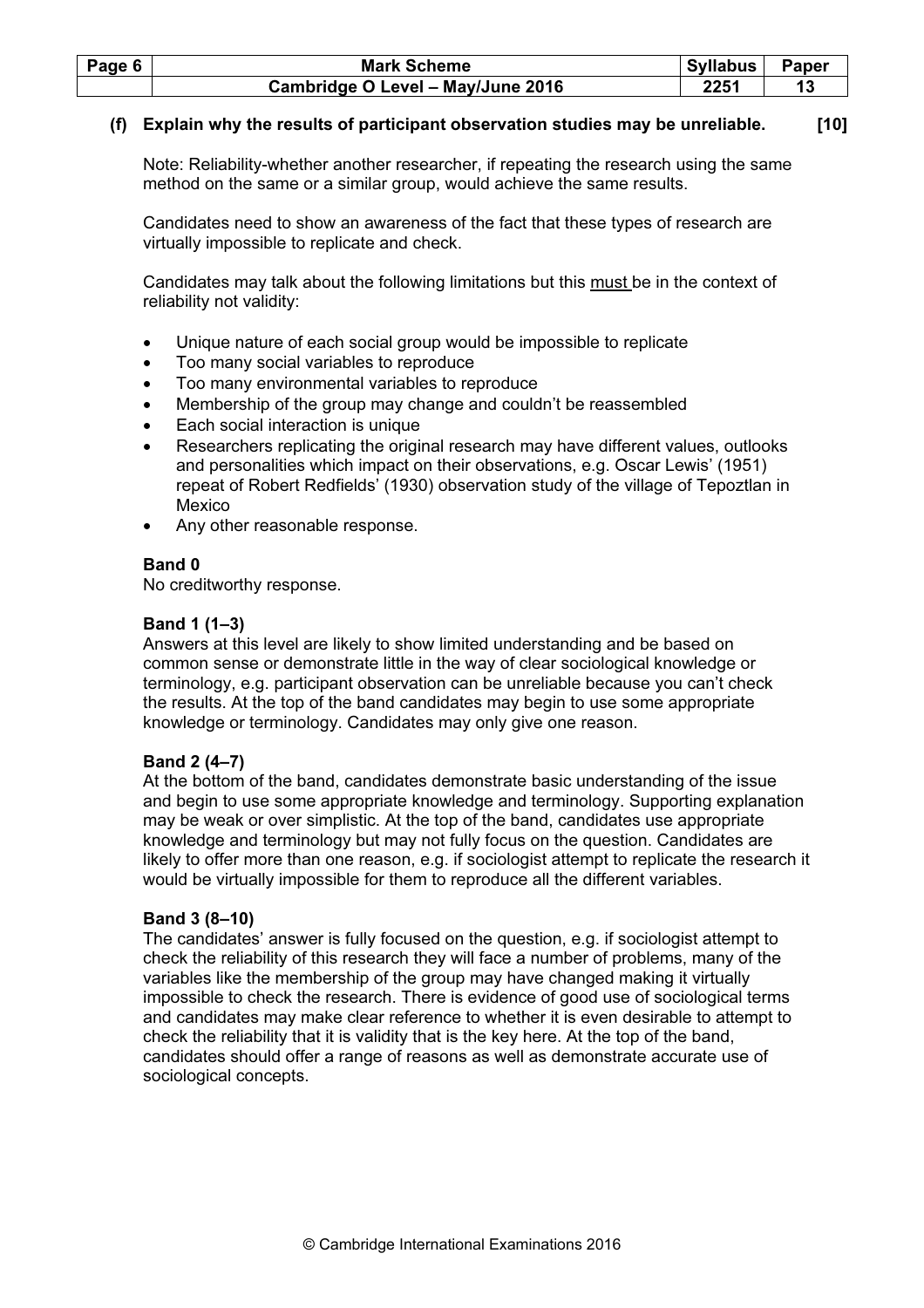| Page 7 | <b>Mark Scheme</b>                | <b>Syllabus</b> | <b>Paper</b> |
|--------|-----------------------------------|-----------------|--------------|
|        | Cambridge O Level - May/June 2016 | 2251            |              |

# (g) To what extent does the presence of the researcher affect the validity of the research? [15]

Candidates do not need to talk about observation to answer this question although they may take their cue from the source and focus on observation.

Arguments for:

- People's behaviour changes or adapts
- Body language and intonation may impact on the behaviour of the subject.
- Researchers lead the respondent
- 'Hawthorne Effect'
- Research changes the dynamics of the group so they are no longer in their natural setting
- Researcher is not objective and becomes involved with the group i.e. goes native
- Researchers social characteristics affect the behaviour/attitude of research participants, e.g. the participant may lie to appear more important
- Individuals feel pressure to give socially desirable responses
- Interviewer effect
- Any other reasonable response.

# Arguments against:

- All research is subject to the values of the researcher
- Covert non-participant observation would largely avoid this.
- Structured interviews using standardised questions can minimise the researcher effect
- Personal contact is the only way to establish 'Verstehen'
- Minimise affect by ensuring the researcher has appropriate social characteristic to make rapport more likely
- Use of trained researchers who have experience in maintaining objectivity
- Any other reasonable response.

# Band 0

No creditworthy response.

# Band 1 (1–4)

Answers in this band may be largely based on common sense showing limited or no knowledge of sociological terms or concepts. Candidates are unlikely to understand the issue of researcher effect and may not clearly understand the difference between the effects in observation and other methods, e.g. the researcher may change the way people behave because he interacts with some of them.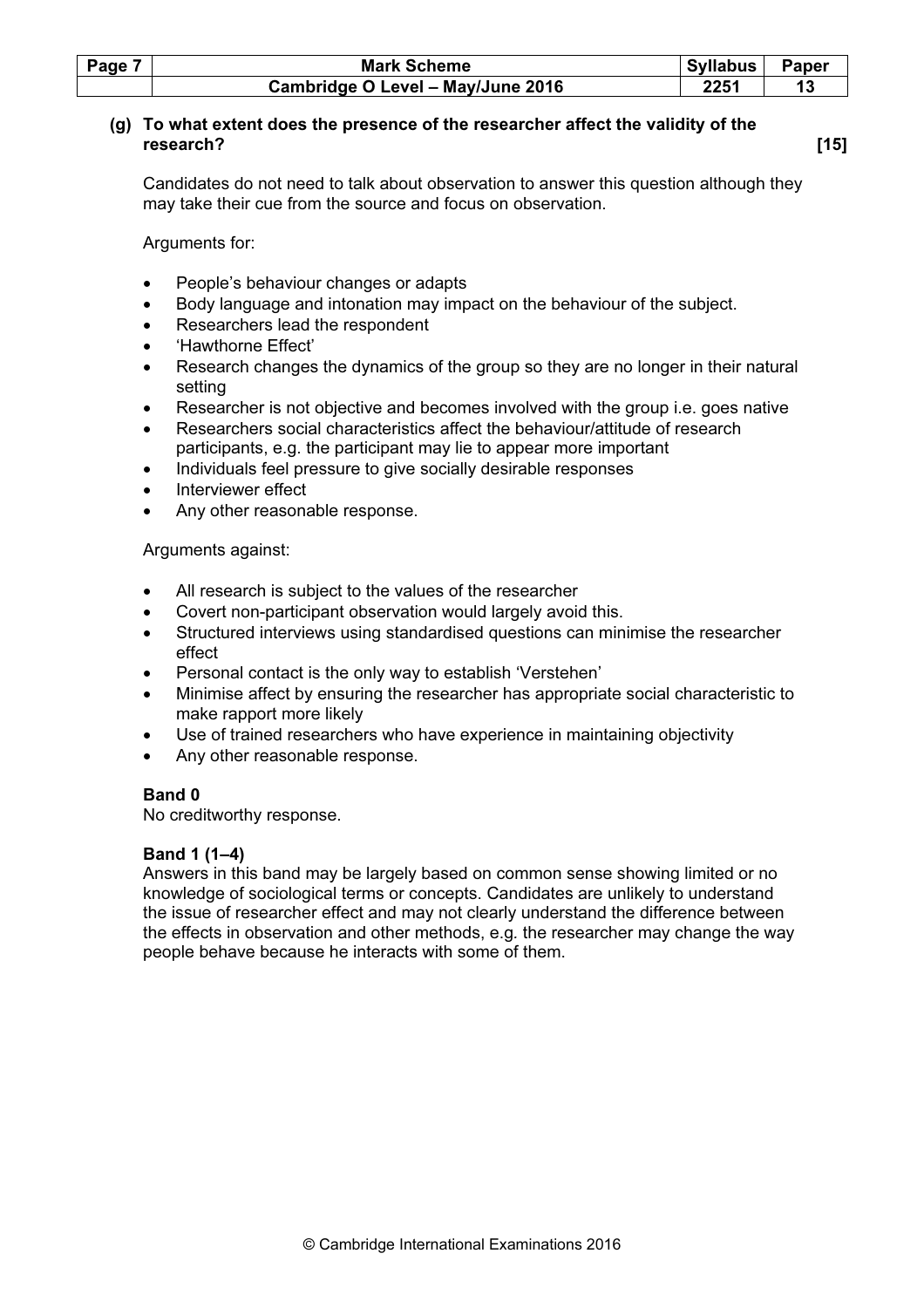| Page 8 | <b>Mark Scheme</b>                | <b>Syllabus</b> | Paper |
|--------|-----------------------------------|-----------------|-------|
|        | Cambridge O Level - May/June 2016 | 2251            |       |

# Band 2 (5–8)

In this band candidates will tend to offer some basic discussion of researcher effect. They may describe the effect, e.g. researcher effect is where the subject of the research responds to the researcher by changing their behaviour. Alternatively, they may offer an answer which is list-like in nature but there will be no real attempt to address the issue of validity. At the top of the band, candidates may offer a description of more than one method or issue.

## A one-sided answer cannot score higher than 8 marks.

# Band 3 (9–12)

Answers in this band will show good use of sociological language and will make some attempt at addressing the issue of the researcher effect and its impact on validity but this may be weak or focus only on either agreement or disagreement with the question. At the bottom of the band, candidates may provide a good range of points but there might be a lack of focus on the issue. At the top of the band, candidates are likely to show either strong agreement or disagreement with clear focus on the question but are unlikely to discuss both sides.

## Band 4 (13–15)

Answers in this band will be clearly focused on the question and address the 'extent' of the impact of researcher bias on validity. Candidates will offer a range of arguments both for and against the question but this need not be balanced. They show excellent grasp of sociological terms and knowledge. At the top of the band there will also be an evaluative conclusion, e.g. to some extent it could be argued that all research is social construction and a reflection of the researcher's own values and therefore all research lacks validity to some extent.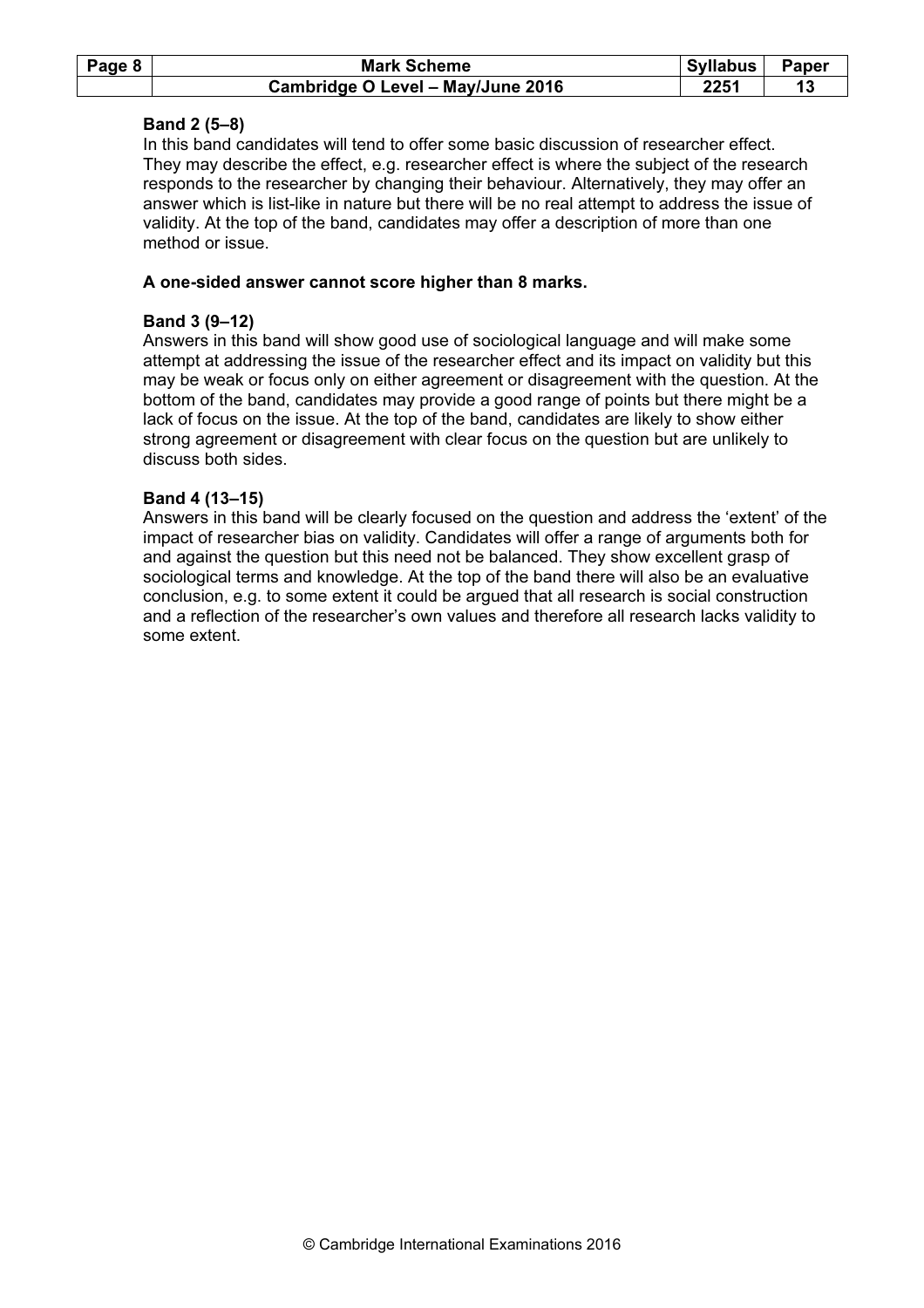| Page 9 | <b>Mark Scheme</b>                | <b>Syllabus</b> | Paper |
|--------|-----------------------------------|-----------------|-------|
|        | Cambridge O Level - May/June 2016 | 2251            |       |

# Section B: Culture, identity and socialisation

2 A society's culture includes its norms, values and the roles people are expected to play. The norms of one society can be very different to those of another. In some societies polygamy is an acceptable practice. In other societies it is unacceptable and illegal.

#### (a) What is meant by the term 'norms'? [2]

Social rules which define correct behaviour in a society or groups.

One mark for partial definition, e.g. following the rules/what is normal.

Two marks for clear definition, e.g. rules for the correct and accepted way of behaving.

## (b) Describe two examples of values. [4]

Values-General beliefs about what is right or wrong, and the important standards that are worth maintaining and achieving in society.

Note: There is potentially a huge range of answers to this question and the opportunity for candidates to use local examples as well as so called 'universal' values. However examples of norms should not be credited.

Candidates will be expected to identify and describe two examples: possible responses include:

- Life
- Education
- Freedom
- **Privacy**
- Protection of private property
- Marriage and family life
- Religious values
- Personal values
- Cultural values
- Personal safety
- Any other reasonable response.

One mark for each value identified (up to maximum of two).

One mark for each description (up to a maximum of two).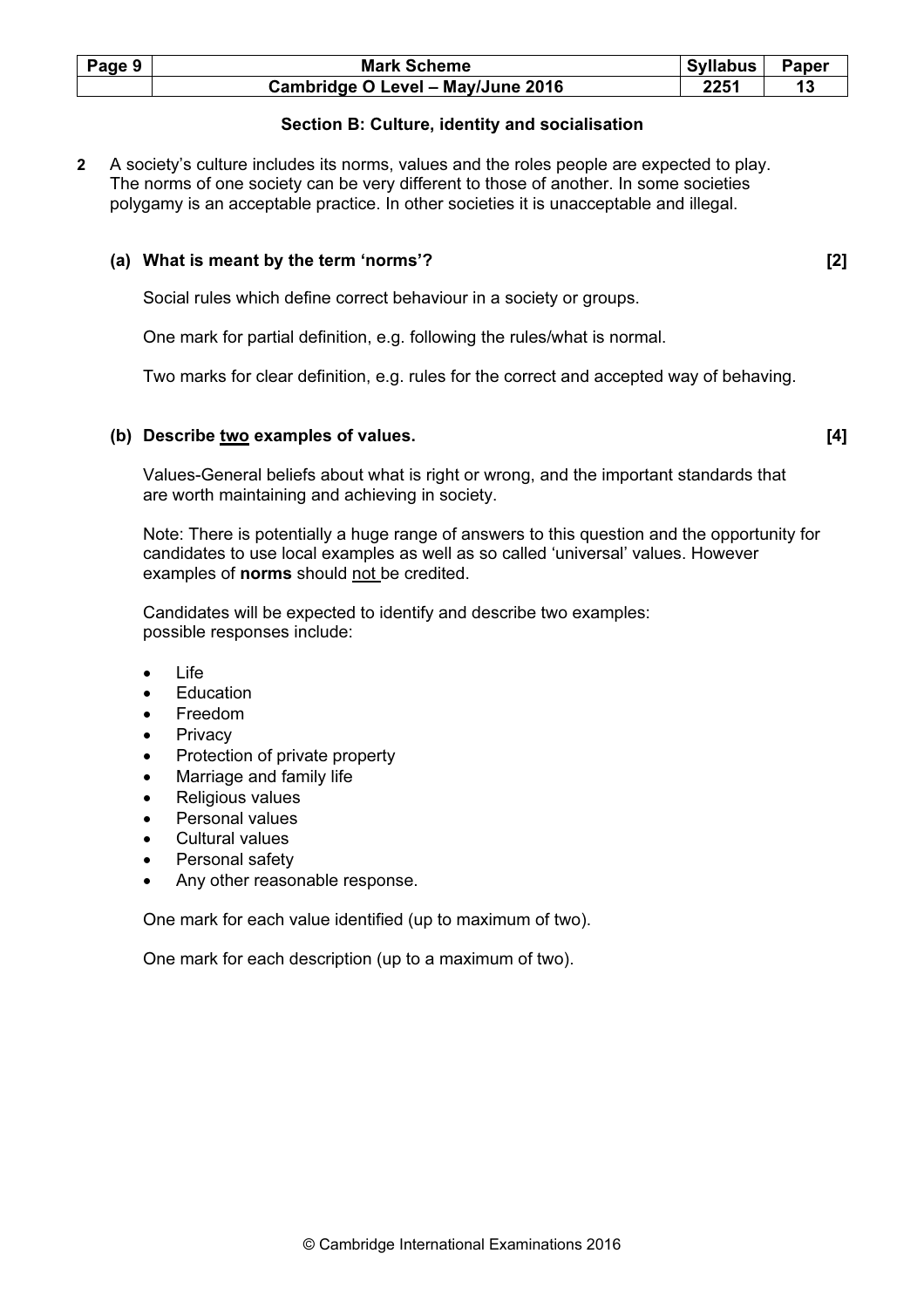| <b>Page 10</b> | <b>Mark Scheme</b>                | Syllabus | Paper |
|----------------|-----------------------------------|----------|-------|
|                | Cambridge O Level - May/June 2016 | 2251     |       |

# (c) Explain how norms and values depend on time and place. [6]

Candidates should show an awareness that norms and values vary greatly between societies and across time. That what may be view as a norm or value in one place may be outrageous in another. There are opportunities here for candidates to use lots of local examples.

Possible examples include:

- Difference in values between modern society and the past, e.g. in modern industrial societies people value privacy many people have their own rooms whilst in the medieval world few had a separate living space even communal sleep was common
- Differences in norms between modern society and the past, e.g. ownership of slaves in the Roman Empire was normal and acceptable slavery today is unacceptable in most societies
- Differences in norms between cultures, e.g. some societies see sitting right next to an individual on an empty bus as normal other see societies would see this as an invasion of personal space and be offended
- Differences in values between different cultures, e.g. North American Indians valued possessions to give away as lavish gifts whilst Europeans valued the acquisition of possessions as giving status.
- Differences in norms between places, e.g. nudity in the street unacceptable nudity in the privacy of your own bathroom no problem
- Differences between religious based norms and values
- Different norms and values in sub-cultures
- Differences in norms of dress by culture, religion or with the past
- Any other reasonable response.

# Band 0

No creditworthy response.

# Band 1 (1–3)

Answers in this band will show only a limited awareness of the relative nature of norms and values. Responses may be short and un/under developed. At the top of the band, there may be a tendency towards simplistic answers, engaging with sociological ideas without using sociological language. Alternatively, candidates may offer a wider range of weak points. Answers may be placed broadly within the concept of norms and/or values.

# Band 2 (4–6)

A clear and accurate explanation showing good sociological knowledge and understanding of how norms and values are relative to different social situations which is supported by relevant examples. Sociological terms should be expected. At the top of the band candidates will use sociological terms and concepts, referring to a range of factors. Candidates should be expected to show awareness that there are huge variations and may engage with the idea that universal values are very few.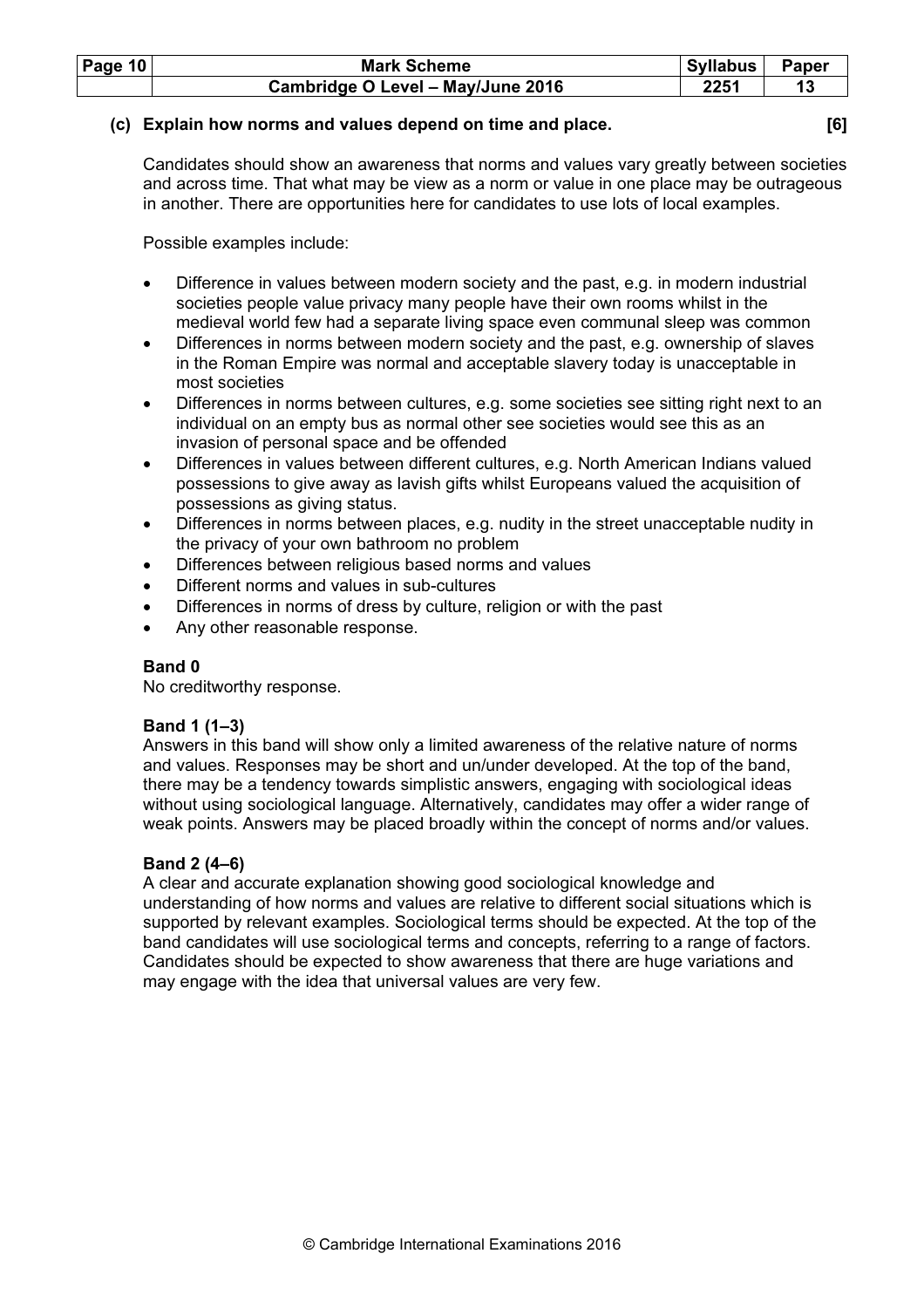| Page $11$ | <b>Mark Scheme</b>                | Syllabus | <b>Paper</b> |
|-----------|-----------------------------------|----------|--------------|
|           | Cambridge O Level - May/June 2016 | 2251     |              |

#### (d) Explain why role conflict occurs. [8]

Candidates will be expected to show an awareness of the fact that individuals play a variety of social roles and that these roles change. Social actors may perform a variety of roles even in the same social context which they may be required to move seamlessly between. Candidates might usefully explore how some roles are inappropriate in some situations and how this balancing act can cause role conflict.

Possible answers include:

- Friends may also be your colleague or boss within the work place
- Parent can also be your employer in a family business
- Adults may switch from mother/father to spouse and to child with in the extended family environment.
- Parent could also be your teacher if you go to the school where your parent teachers
- Working mother
- Parent being friend to child and then disciplinarian
- Any other reasonable response.

#### Band 0

No creditworthy response.

#### Band 1 (1–3)

Answers in this band will show only a limited awareness of how role conflict occurs. There may be some discussion of what roles or roles conflict is but this may not be directed to the question. Responses may be short and undeveloped. Sociological terms and concepts are unlikely to be used. At the top of the band, candidates may offer more than one weak point, e.g. Role conflict is where a policeman has to arrest his son.

#### Band 2 (4–6)

Answers in this band will show basic sociological knowledge and understanding. At the bottom of the band, candidates are unlikely to use sociological terms and concepts accurately. Responses may be underdeveloped and lacking in range. Answers may focus on defining roles and/ or role conflict this may include description of some specific roles without any attempt to explain why conflict occurs, e.g. roles are the part that everyone has to play in society like a person can be both a husband and a father. At the top of the band, candidates may be beginning to use sociological terms and concepts with greater accuracy. However, some aspects of the answer may only be partially developed.

#### Band 3 (7–8)

Answers in this band will show good sociological knowledge and understanding of why role conflict occurs and will be well developed and explained. Sociological terms and concepts will be used accurately. Answers will be well focused on the question and there will be a range of reasons presented there may also be recognition that some individuals play multiple-roles role conflict is to some extent inevitable. At the top of the band explanations will be clear throughout.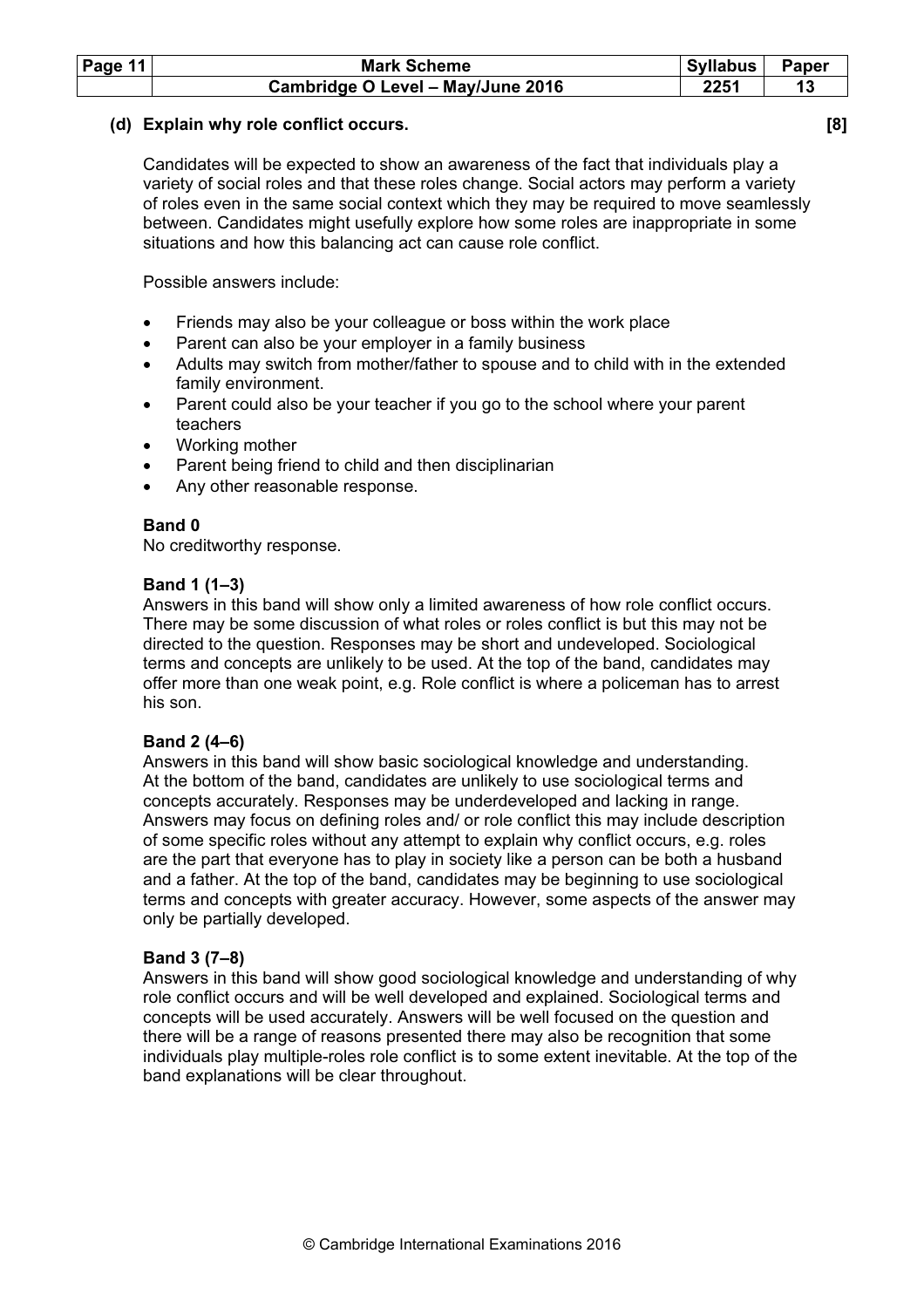| Page $12$ | <b>Mark Scheme</b>                | Syllabus | Paper |
|-----------|-----------------------------------|----------|-------|
|           | Cambridge O Level - May/June 2016 | 2251     |       |

# (e) To what extent can it be claimed that some values are universal? [15]

Arguments for:

- values right to life
- common moral values in major world religions
- Some form of Marriage
- Prevention of incest
- Systems of inheritance
- Clear gender roles
- **Motherhood**
- Functionalist view that society doesn't function without shared values
- Sanctions /redress for wrong doing
- Fair justice
- Personal safety
- Freedom and democracy
- Any other reasonable response.

# Arguments against:

- Evidence of contradictions to arguments for, e.g. aggressive females, incest in ancient Egypt
- Value consensus may be that imposed by a global elite
- Existence of sub-cultures, e.g. anti-school sub-culture
- Marxist view that the dominant values are those of the bourgeoisie, e.g. value of private property
- Feminist views that the dominant values support patriarchy
- All values are socially constructed and are relative to time and place
- Globalisation and imposition of western value systems (cultural imperialism)
- Any other reasonable response.

# Band 0

No creditworthy response.

# Band 1 (1–4)

Answers in this band may be vague and largely based on common sense showing limited knowledge of the idea of universal values. Responses may be short, undeveloped and one-sided. e.g. everyone needs the same values to get on. At the bottom of the band, use of sociological terms or concepts is very unlikely. At the top of the band, candidates may understand what values mean means but are likely to be confused about universal values.

# Band 2 (5–8)

In this band candidates will show some basic knowledge of universal values. Alternatively, they may offer an answer which is list-like in nature but there will be no real attempt to address the issues raised by the question. There may be limited use of sociological terms or concepts. Responses may be underdeveloped and lack range. Answers may be simplistic and two-sided responses are unlikely. At the top of the band, candidates may describe examples of universal or non- universal values, e.g. the Sioux Indians valued generosity whilst western culture values acquisition of property.

# A one-sided answer cannot score higher than 8 marks.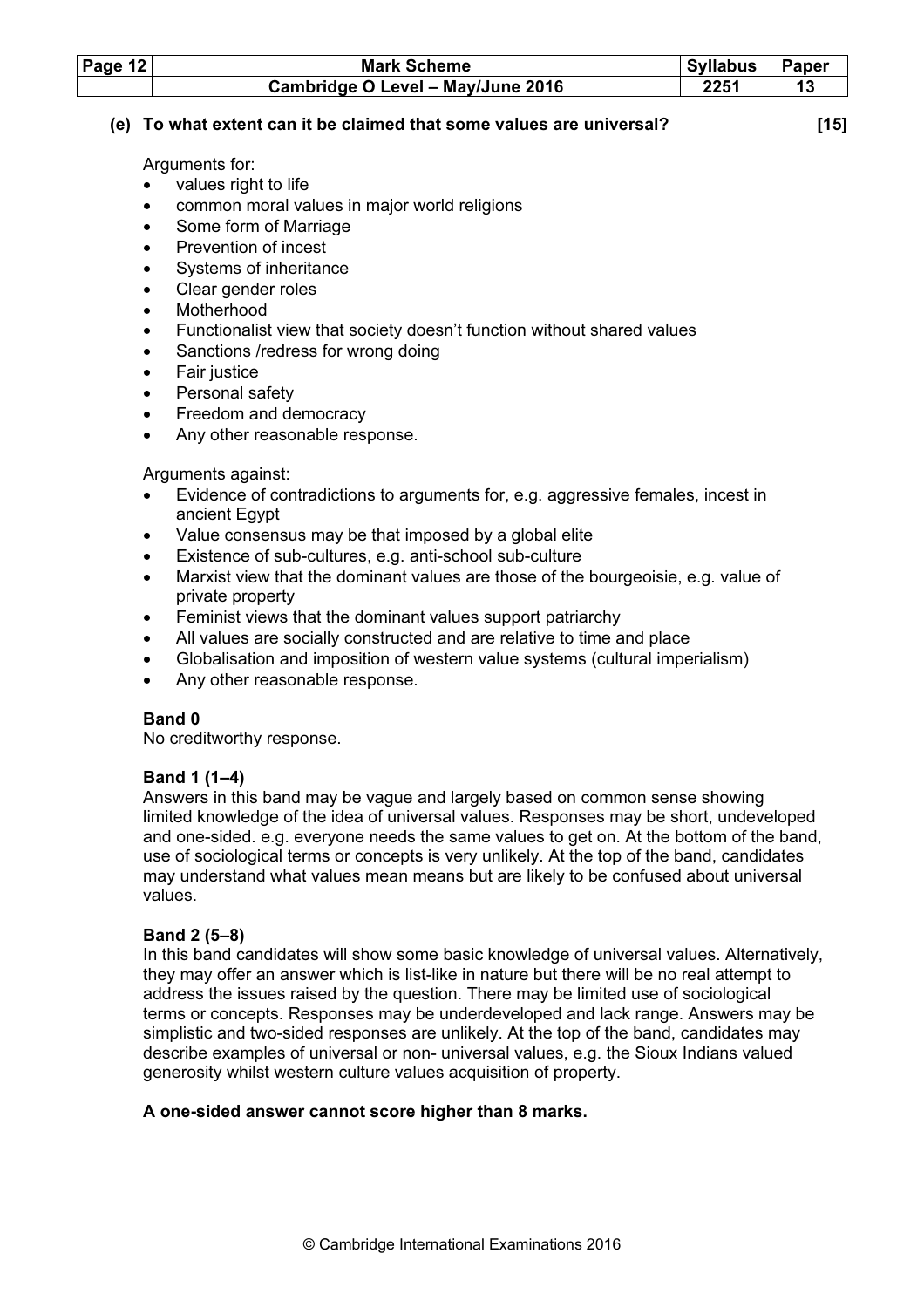| Page 13 | <b>Mark Scheme</b>                | Syllabus | <b>Paper</b> |
|---------|-----------------------------------|----------|--------------|
|         | Cambridge O Level - May/June 2016 | 2251     |              |

# Band 3 (9–12)

Answers in this band will show good sociological knowledge and understanding of the idea of universalistic values. Sociological terms and concepts will be used with greater accuracy and/or frequency. For the most part, answers will be well developed, focused on the question and there will be a range of points presented. There will be a two-sided response but this may be unbalanced. At the bottom of the band, candidates may provide a narrower range of points. At the top of the band, expect a wider range of points and clear focus on the question, e.g. whilst some values may be relative others, it has been argued, appear to be universal and common to the majority of cultures. Some form of marriage and family life is generally seen as a universal value.

# Band 4 (13–15)

Answers in this band will show an excellent knowledge and understanding of the concept of universal values. There will be a strong grasp of the argument as well as accurate and frequent use of sociological terms and concepts. Answers will be well developed, clearly focused on the question and discuss a wide range of points. Responses will be two-sided and balanced. At the bottom of the band, some attempt at a conclusion will be made. At the top of the band, there will be a clear attempt to offer an assessment of the 'To what extent…?' part of the question through a focused conclusion, e.g. to some extent it might appear that there are universal values and with Globalisation and the cultural imperialism that goes with it universal values may become more apparent.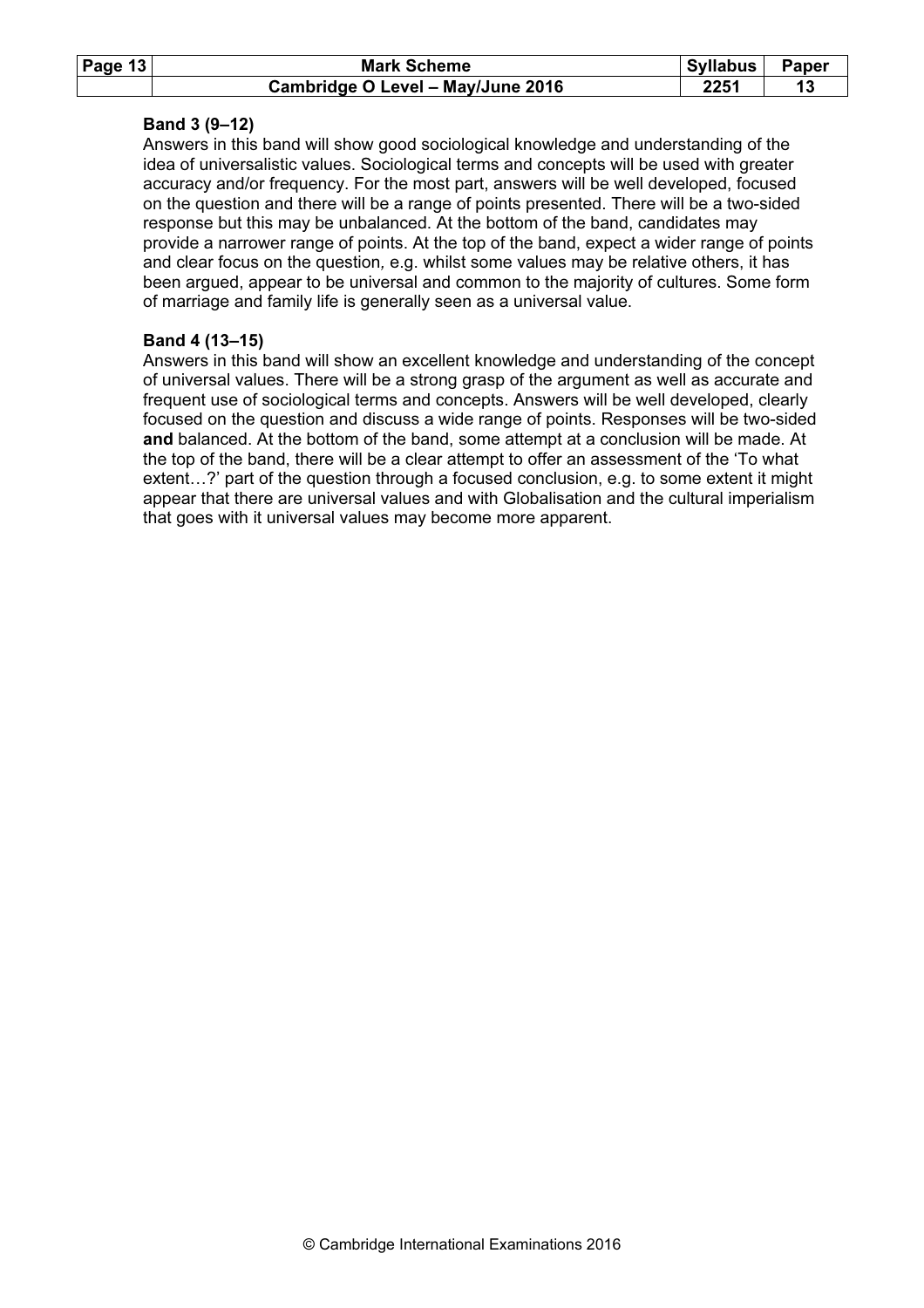| Page 14 |                              | <b>Mark Scheme</b><br><b>Syllabus</b><br>Paper                                                                                                                                                                           |       |
|---------|------------------------------|--------------------------------------------------------------------------------------------------------------------------------------------------------------------------------------------------------------------------|-------|
|         |                              | Cambridge O Level - May/June 2016<br>2251<br>13                                                                                                                                                                          |       |
|         |                              | <b>Section C: Social inequality</b>                                                                                                                                                                                      |       |
| 3       |                              | The Caste System                                                                                                                                                                                                         |       |
|         | labourers and ser-<br>vants. | Brahmass belong to the<br>highest casts. They are<br>prints and scholars.<br><b>Ghabrya: are soldiers and</b><br>warriors<br>Vácyar are<br>merchints and<br>professionals.<br>Sudres are the low-<br>est casts. They are |       |
|         |                              | (a) What is meant by the term 'caste'?                                                                                                                                                                                   | $[2]$ |
|         |                              | A stratification system based on the Hindu religion traditionally found in Indian and other                                                                                                                              |       |

# Section C: Social inequality

#### 3 The Caste System



#### (a) What is meant by the term 'caste'?

[2 ]

A stratification system based on the Hindu religion traditionally found in Indian and other predominantly Hindu nations in which ones status is ascribed at birth and cannot be changed. predominantly Hindu nations in which ones status is ascribed at birth and cannot be<br>changed.<br>One mark for partial definition, e.g. a closed system of stratification.<br>Two marks for clear definition, e.g. a closed system of fou<br>at bi<br>atior<br>atior<br>pict<br>**Cas**<br>6

One mark for partial definition, e.g. a closed system of stratification.

religion/traditionally found in India.

Note: Only one mark for details taken solely from the stimulus picture.

#### (b) Describe <u>two</u> forms of social stratification, apart from the Caste System. [4 ]

- C Clas ss
- Gender
- A Age
- Age<br>Ethnicity
- Apartheid
- Slavery
- Apartheid<br>Slavery<br>Any other reasonable response.

One mark for each example identified (up to maximum of two).

One mark for each description (up to a maximum of two).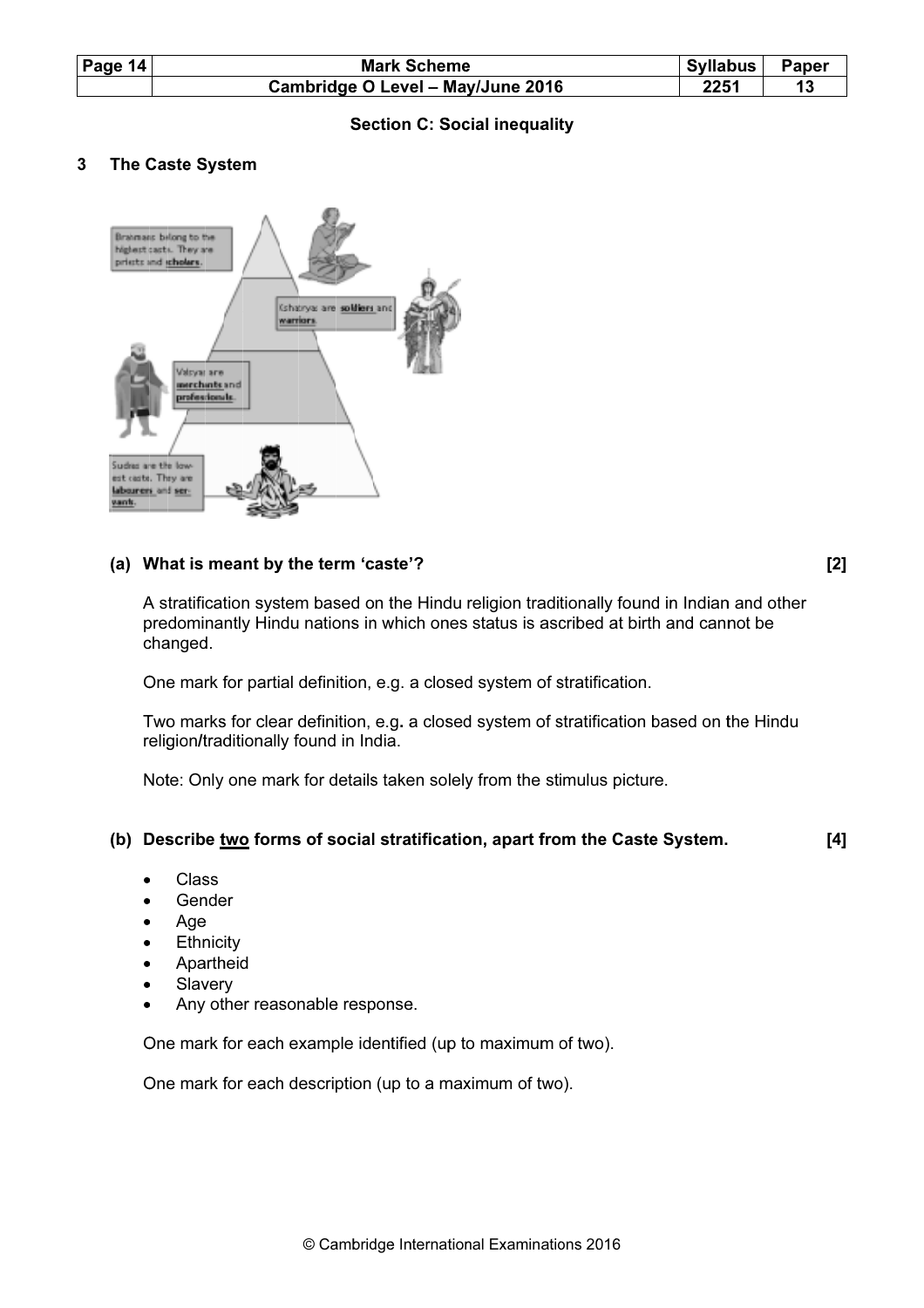| Page $15$ | <b>Mark Scheme</b>                | Syllabus | Paper |
|-----------|-----------------------------------|----------|-------|
|           | Cambridge O Level - May/June 2016 | 2251     |       |

## (c) Explain how an individual can have high status but have little wealth. [6]

Candidates will be expected to show an awareness that status may be based on a variety of factors apart from wealth and that people can have status without being rich.

Possible answers:

- Status based on traditional authority e.g. priests, impoverished nobility.
- Gender based status, e.g. male head of family
- Age based status, e.g. elders
- Status based on ethnicity
- Cultural imperialism
- Statuses based on acknowledged expertise, e.g. university professors and other academics.
- Status based on specific role, e.g. teacher, judge, doctor, nurse.
- Any other reasonable response.

## Band 0

No creditworthy response.

## Band 1 (1–3)

Answers in this band will show only a limited awareness of how status is viewed. Responses may be short and un/under developed. At the top of the band, there may be a tendency towards simplistic answers, engaging with sociological ideas without using sociological language. Alternatively, candidates may offer a wider range of weak points. Answers may be placed broadly within the concept of status in general.

# Band 2 (4–6)

A clear and accurate explanation showing good sociological knowledge and understanding of social status and how it is 'awarded' which is supported by relevant examples. Sociological terms should be expected. At the top of the band candidates will use sociological terms and concepts, referring to a range of factors. Candidates need not talk about all the ways status can be achieved but should be expected to show awareness that status can be based on a variety of factors.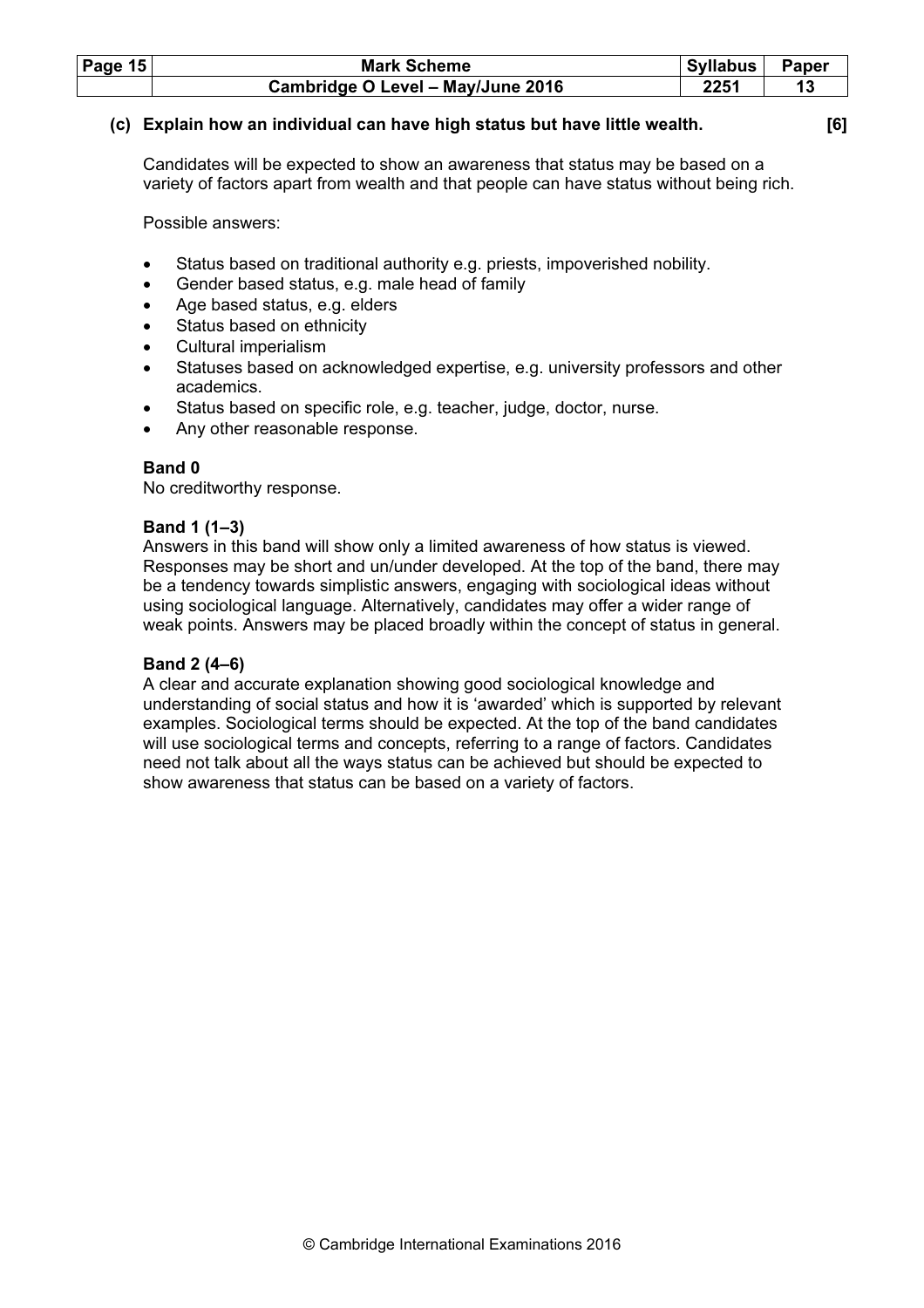| Page $16$ | <b>Mark Scheme</b>                | <b>Syllabus</b> | <b>Paper</b> |
|-----------|-----------------------------------|-----------------|--------------|
|           | Cambridge O Level - May/June 2016 | 2251            |              |

# (d) Explain why people at the bottom of the social class system experience poor life chances. [8]

Candidates can refer to either working or underclass in response to this question.

- Discrimination
- Lack of physical resources
- Lack of cultural capital/cultural deprivation
- Material deprivation
- Poor health, health care, housing
- Poverty/ lack of money
- Lack of education, opportunity
- Social closure amongst elite
- Limited of Social networking
- Social exclusion
- Digital divide/lack of access to technology and consequently some knowledge and opportunities
- Fatalistic culture
- Reduced opportunities for social mobility
- Any other reasonable response.

#### Band 0

No creditworthy response.

## Band 1 (1–3)

Answers in this band will show only a limited awareness of why lower social classes have poor life chances. There may be some discussion of why the poor do not get a fair chance but this may not be directed to the question. Responses may be short and undeveloped. Sociological terms and concepts are unlikely to be used. At the top of the band, candidates may offer more than one weak point.

#### Band 2 (4–6)

Answers in this band will show basic sociological knowledge and understanding. At the bottom of the band, candidates are unlikely to use sociological terms and concepts accurately. Responses may be underdeveloped and lacking in range. Answers may focus on describing poor life chances; this may include description of some aspects discrimination against the poor, without any attempt to explain why their life chances are limited, e.g. the poor live in some of the worst housing and most of their money goes on rent. Their children do not go to school so can't get an education. At the top of the band, candidates may be beginning to use sociological terms and concepts with greater accuracy. However, some aspects of the answer may only be partially developed.

#### Band 3 (7–8)

Answers in this band will show good sociological knowledge and understanding of why the lower social groups have limited life chances and will be well developed and explained. Sociological terms and concepts will be used accurately. Answers will be well focused on the question and there will be a range of reasons presented. There may also be recognition that there are more life chances in some societies than others or that other social factors like ethnicity may impact on life chances. At the top of the band explanations will be clear throughout.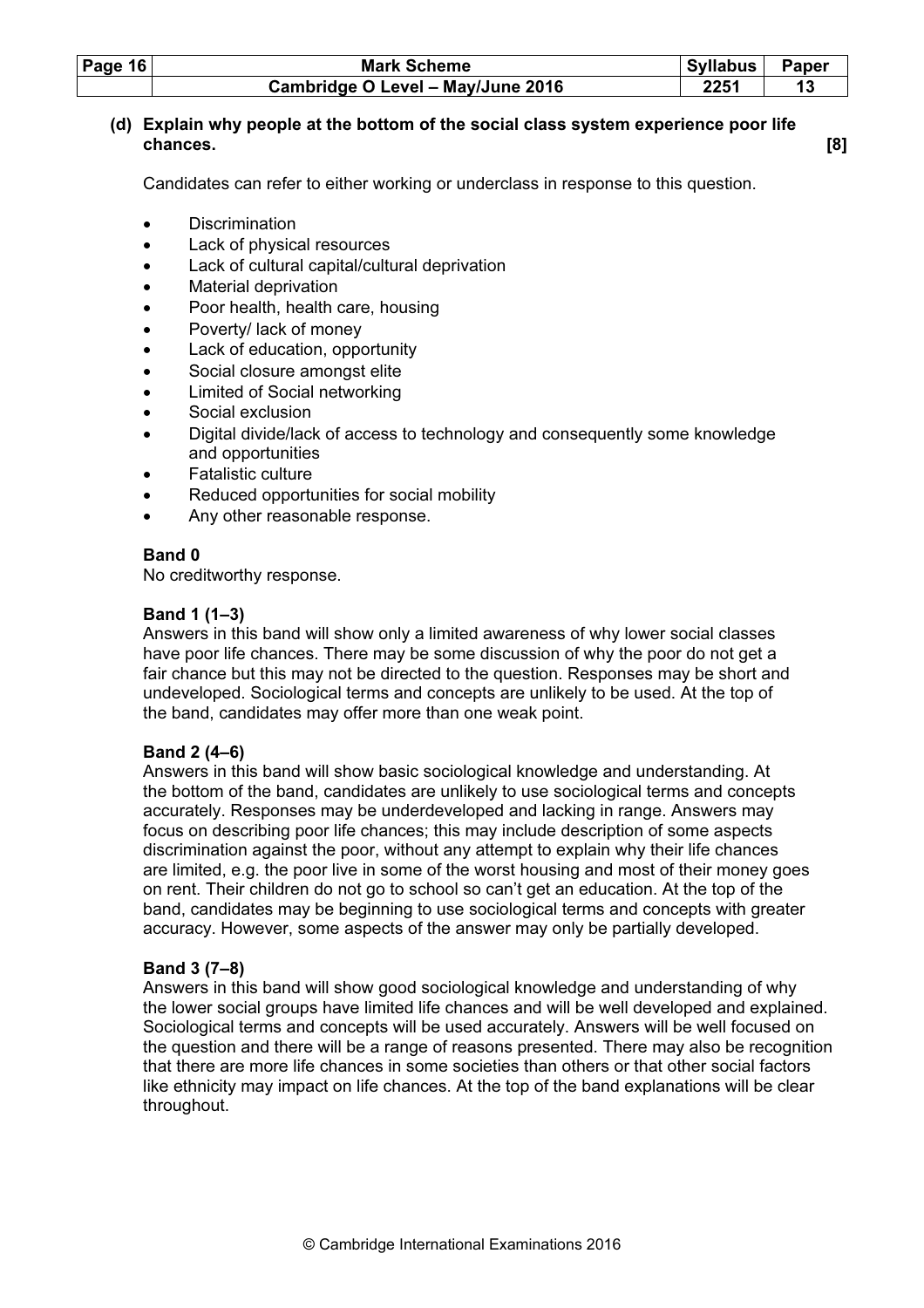| Page $17$ | <b>Mark Scheme</b>                | <b>Syllabus</b> | <b>Paper</b> |
|-----------|-----------------------------------|-----------------|--------------|
|           | Cambridge O Level - May/June 2016 | 2251            |              |

#### (e) To what extent is social mobility possible in an open society? [15]

Candidates need to show an awareness that even so called 'open' societies have a degree of social closure which may restrict mobility.

Note: Candidates can talk about downward mobility as well as upward mobility

Arguments for:

- Equality of opportunity
- Positive discrimination
- **Meritocracy**
- Access to free education
- Evidence of success, e.g. self-made millionaires
- Evidence of achieved status
- Evidence of celebrity status
- Luck, e.g. winning the lottery
- Marriage to those with higher status
- Any other reasonable response.

Arguments against:

- Elite self-recruitment
- Social closure
- 'Old boys' network
- Evidence of political domination by elite
- Evidence of limited success of women and ethnic minorities, e.g. glass ceiling
- Evidence of ascribed status
- Religious restrictions, e.g. debarred from certain occupations on the grounds of religion
- Any other reasonable response.

#### Band 0

No creditworthy response.

#### Band 1 (1–4)

Answers in this band may be vague and largely based on common sense showing limited knowledge of the debate. Responses may be short, undeveloped and one-sided e.g. If you work hard you can move up the social ladder. At the bottom of the band, use of sociological terms or concepts is very unlikely. At the top of the band, candidates may understand that mobility may be restricted, e.g. even in open societies the rich are able to stay at the top because of their money.